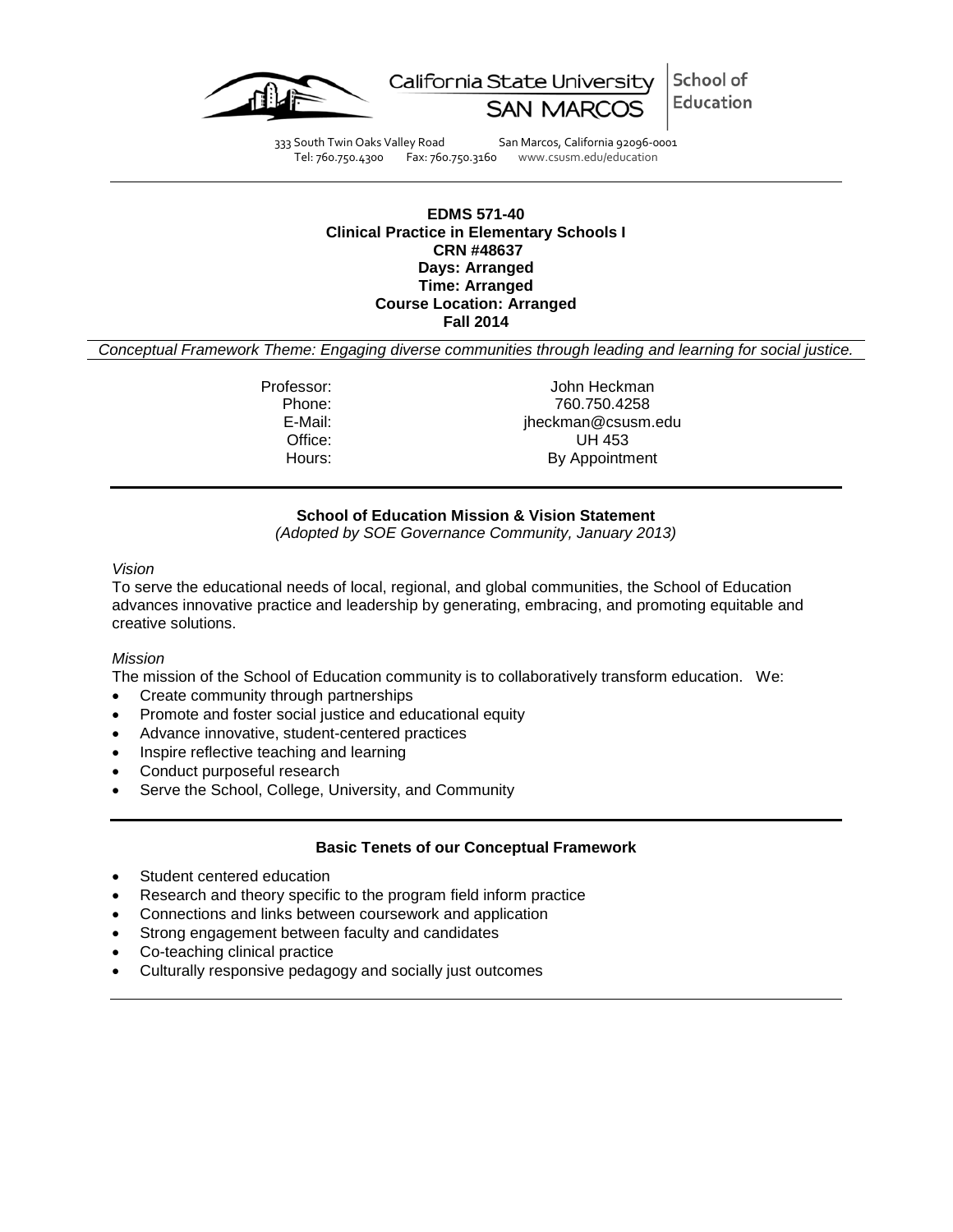## **COURSE DESCRIPTION**

Observation and teaching in selected schools under supervision of classroom teacher and university supervisor, with a student teaching seminar. *Graded Credit/No Credit. May not be taken for credit by students who have received credit for EDMS 561. Enrollment Restriction: Admission to the Multiple Subject Internship Credential Program.*

### **Materials Needed**

Because this is a supervised clinical practice experience, the materials for this class include the *Assessment of Teacher Performance Expectations Multiple Subject Credential* form, the *Multiple Subject Professional Dispositions Rubric*, and the *Clinical Practice Summary* that may be found on the School of Education website for clinical practice. Additional materials on the website include the *Multiple Subject Clinical Practice Handbook section 1: Information for Teacher Candidates*, along with other forms used in clinical practice. (www.csusm.edu/education/ClinicalPractice/HandbookMS.html)

## **Taskstream Enrollment and Postings**

The School of Education uses Taskstream to manage Candidates' TPE and disposition assessments. Candidates must be enrolled in Taskstream during the Integrated Credential Program. Enrollment fees are paid by going to [www.taskstream.com](http://www.taskstrem.com/) and registering for at least one year. After enrolling, to access the Integrated Credential Program, from your home page, find the Self-Enrollment area and click the *Enter Code* button. Then, enter *msicptc* as the program code. If this is the correct program, click the *Enroll* button. The Integrated Credential Program now will show up on your Taskstream home page when you log in. Be sure to remember your enrollment name and password.

## **CLINICAL PRACTICE STUDENT LEARNING OUTCOMES**

## **Candidates will:**

- Assess and instruct elementary school age students of various cultural and linguistic backgrounds in elementary school classroom
- Demonstrate successful performance of the Teacher Performance Expectations as assessed using the *Assessment of Teacher Performance Expectations Multiple Subject Credential* form
- Demonstrate successful performance of the Professional Dispositions as assessed using the *Multiple Subject Professional Dispositions Rubric*

## **Student Learning Outcome Assessment Methods**

Observation by university supervisor of clinical performance objectives, Professional Dispositions and Teacher Performance Expectations, (TPEs)

Observations by the school-based cooperating teacher of the clinical practice performance objectives, Professional Dispositions and the Teacher Performance Expectations, (TPEs)

Completion of the Professional Dispositions rubric, the Teacher Performance Expectations form, and a Clinical Practice Summary, summarizing performance and professional growth The evaluations are developed with input from the Candidate's University Supervisor and Cooperating Teacher. The final summary is developed with input from the University Supervisor and Cooperating Teacher and is approved and signed by the Candidate, the University Supervisor, and the Cooperating Teacher.

## **SUPERVISION REQUIREMENTS**

1. Each Teacher Candidate attends this clinical practice at their assigned school site as scheduled by program requirements and the specific school site calendar. During the eight weeks of Clinical Practice I, Candidates attend daily, full-time. The Candidate should adhere to the Cooperating Teacher's contract hours, attend staff meetings and other professional responsibilities, and be available to remain afterschool to plan and prepare.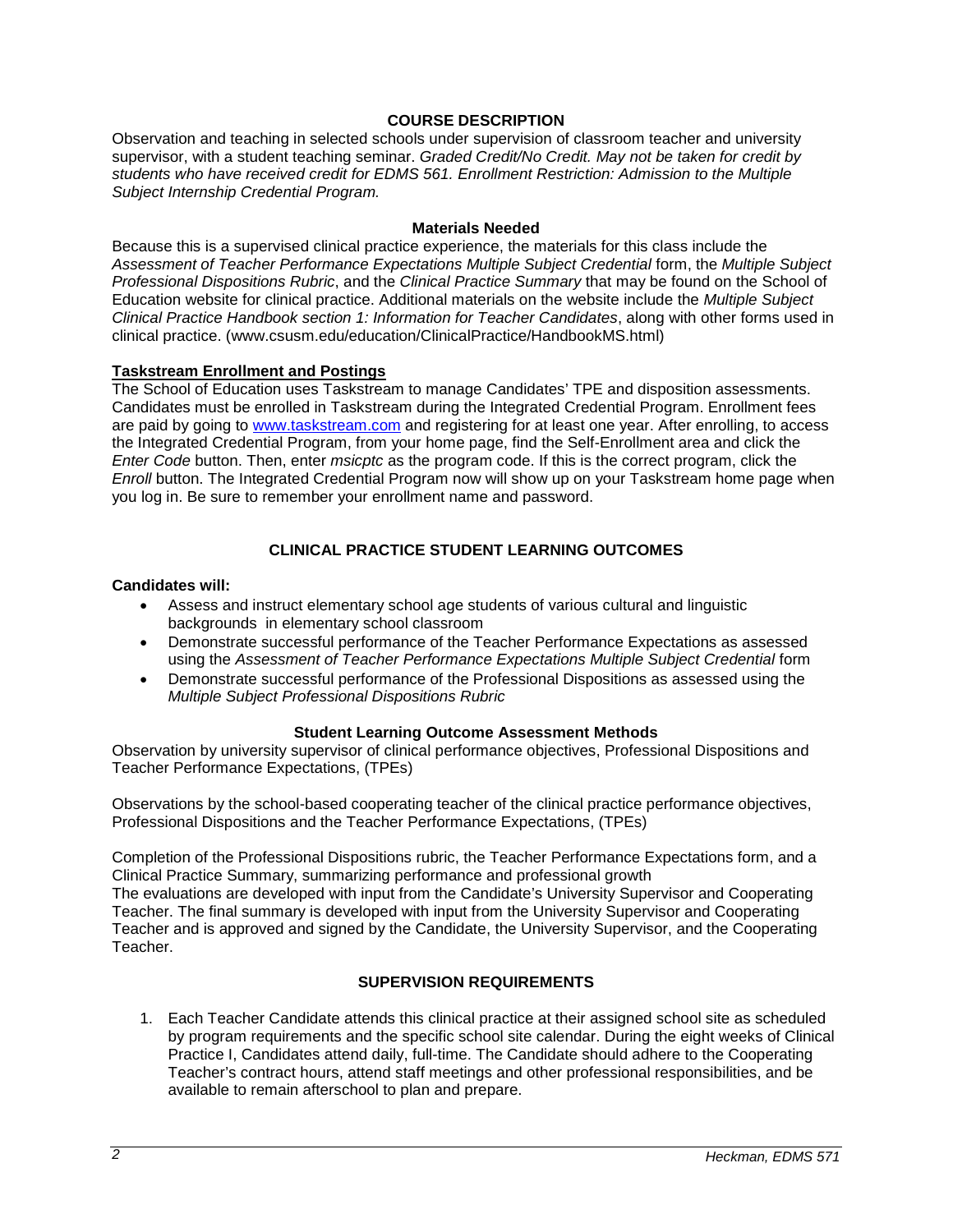- 2. Each Teacher Candidate in this clinical practice is observed by and meets with a University Supervisor at least four times to discuss his/her developing performance of the TPEs and to discuss clinical experiences in order to expand participants' knowledge of various assessment, planning and instructional strategies.
- 3. Each Teacher Candidate in this clinical practice works together with his/her Cooperating Teacher to plan and implement lessons. The Candidate plans all lessons, including the ones observed by the University Supervisor, in collaborative co-teaching planning sessions. The Candidate writes a lesson plan for each of the lessons observed by the University Supervisor and provides the University Supervisor and Cooperating Teacher a copy of the written lesson plan in advance, prior to teaching the lesson. The focus during Clinical Practice I is Reading/Language Arts instruction and Mathematics instruction.
- 4. Each Teacher Candidate takes advantage of opportunities presented during this clinical practice experience to fulfill TPE 13: Professional Growth to engage in professional development activities and document the number of hours of professional development. During the credential program, Candidates should complete 10 hours of professional development activities approved by their Supervisors/Instructors.
- 5. Each Teacher Candidate may develop a TPE portfolio binder to gather activities associated with each TPE to support their conversations about their progress with their University Supervisor and Cooperating Teacher. TPE binder dividers are located on the School of Education Clinical Practice website. (www.csusm.edu/education/ClinicalPractice/HandbookMS.html)
- 6. Each Candidate uses the specific enrollment code to enroll in TaskStream using to be able to access evaluations of their Professional Dispositions and TPEs. The Integrated Credential Program code is msicptc.

# **GRADING SCALE**

# **Credit/No Credit**

The University Supervisor, in collaboration with the Cooperating Teacher, completes the *Multiple Subject Professional Disposition Rubric*, the *Assessment of Multiple Subject TPEs*, and prepares a *Multiple Subject Clinical Practice Summary* based upon the observations of the University Supervisor and Cooperating Teacher. These documents are presented to the Teacher Candidate at the final meeting-conference and all participants sign the documents. These documents serve as official verification of successful completion of Clinical Practice and are required for the University to be able to recommend a Candidate for a credential at the end of the program.

- 1. A grade of CREDIT (CR) or NO CREDIT (NC) will be assigned for clinical practice experiences by the University Supervisor. If a Teacher Candidate has not successfully met the *Multiple Subject Teacher Performance Expectations* at an appropriate level, ("approaching" in CPI, "meets" in CPII) or the *Multiple Subject Professional Dispositions* at an appropriate level ("approaching" in CPI, "meets" in CPII), the Candidate may be required to extend or repeat the experience.
- 2. If a Teacher Candidate is unsuccessful in a clinical practice experience, a grade of NO CREDIT will be given. Granting of an additional opportunity for clinical practice will be made based on the circumstances under which the original NO CREDIT was given.
- 3. Should a Teacher Candidate be in the potential situation of receiving NO CREDIT for clinical practice, the University Supervisor and Cooperating Teacher must complete a State of Concern (SOC) as soon as possible and provide copies to the Program Coordinator. The documentation in the SOC, the action plan, and the follow up steps to the plan are key documents that are used to verify inadequate performance in clinical practice, if the action plan is not achieved.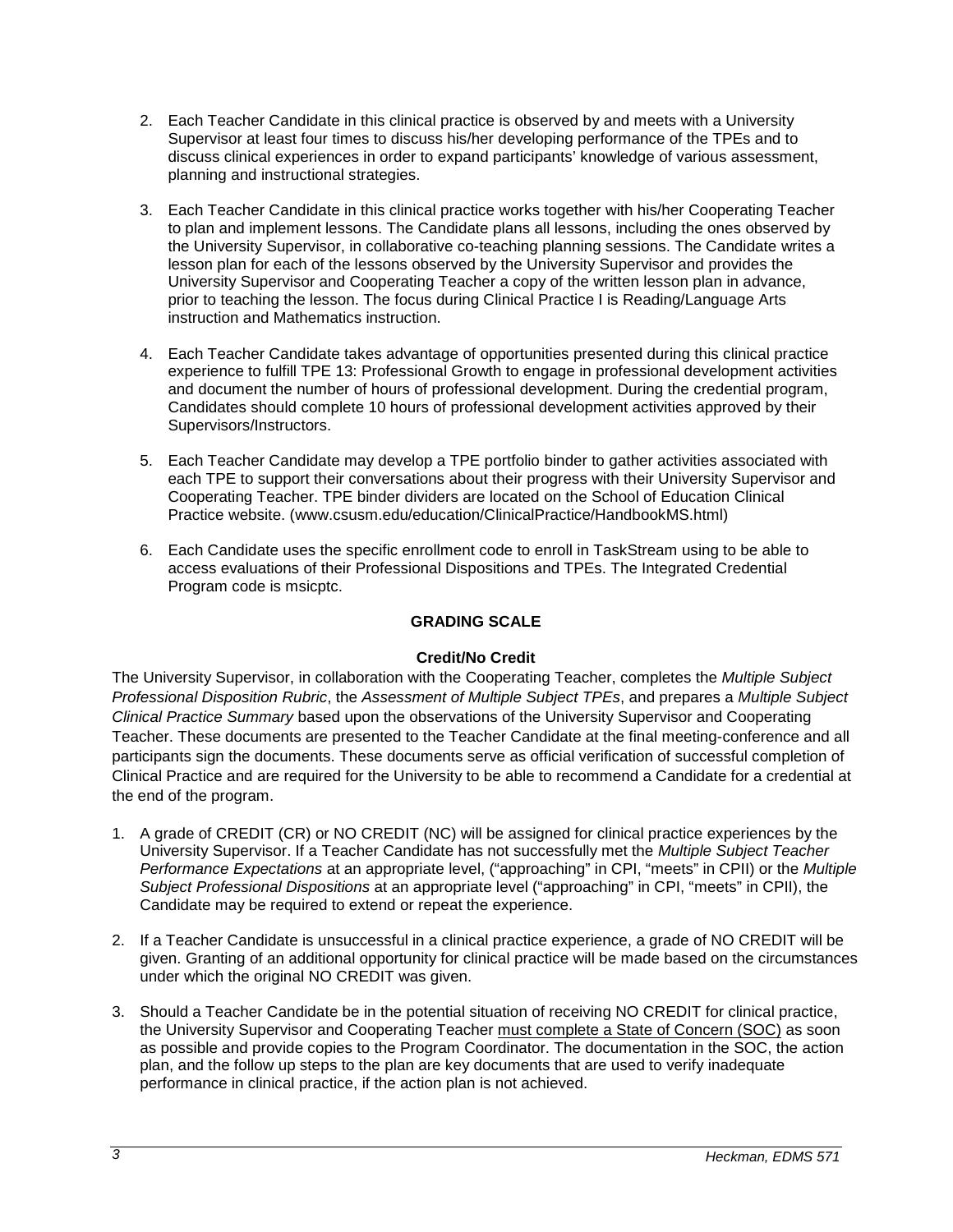4. Should a second clinical practice experience be recommended, the Candidate must re-register for the clinical practice course prior to the new placement being made.

## **Conditions for Removal from School Site**

A candidate will be removed from the school site and a Statement of Concern documenting the situation will be written immediately if a candidate:

- 1. Endangers students or others;
- 2. Violates recognized codes of conduct, e.g. CSUSM Student Code of Conduct, CSUSM Academic Honesty Policy NEA Code of Ethics, CA Education Code Section 44932; and/or
- 3. Is dismissed from the classroom or school site by the cooperating professional or site or district administrator. (see *Statement of Concern- Guidelines* www.csusm.edu/education/ClinicalPractice/HandbookMS.html)

# **GENERAL CONSIDERATIONS**

## **Assessment of Professional Dispositions**

Assessing a Candidate's dispositions within a professional preparation program recognizes that teaching and working with learners of all ages requires not only specific content knowledge and pedagogical skills, but positive attitudes about multiple dimensions of the profession. The School of Education has identified six dispositions – social justice and equity, collaboration, critical thinking, professional ethics, reflective teaching and learning, and life-long learning - and developed an assessment rubric. For the *Multiple Subject Professional Dispositions* rubric, there are three levels of performance for each disposition: "*unacceptable"*, "*approaches", "meets"*. The rubric for the levels of performance offers measurable behaviors and examples for each disposition. The assessment of dispositions includes a self-assessment by the candidate and is designed to provide candidates with ongoing feedback for their growth in professional disposition. Candidates are expected to meet the level of "*meets"* during the program. See the rubric on the SOE website. (www.csusm.edu/education/ClinicalPractice/HandbookMS.html)

# **School of Education Attendance Policy**

Due to the dynamic and interactive nature of courses in the School of Education, all candidates are expected to attend all classes and participate actively. At a minimum, candidates must attend more than 80% of class time, or s/he may not receive a passing grade for the course at the discretion of the instructor. Individual instructors may adopt more stringent attendance requirements. Should the candidate have extenuating circumstances, s/he should contact the instructor as soon as possible. *(Adopted by the COE Governance Community, December, 1997).*

This course: All teacher candidates are expected to be present at their assigned school site as scheduled by program requirements and the specific school site calendar and teaching contract. Should the teacher candidate have extenuating circumstances, s/he should contact the University Supervisor and Program Coordinator as soon as possible.

# **Students with Disabilities Requiring Reasonable Accommodations**

Candidates with disabilities who require reasonable accommodations must be approved for services by providing appropriate and recent documentation to the Office of Disable Student Services (DSS). This office is located in Craven Hall 4300, and can be contacted by phone at (760) 750-4905, or TTY (760) 750-4909. Candidates authorized by DSS to receive reasonable accommodations should meet with their instructor during office hours or, in order to ensure confidentiality, in a more private setting.